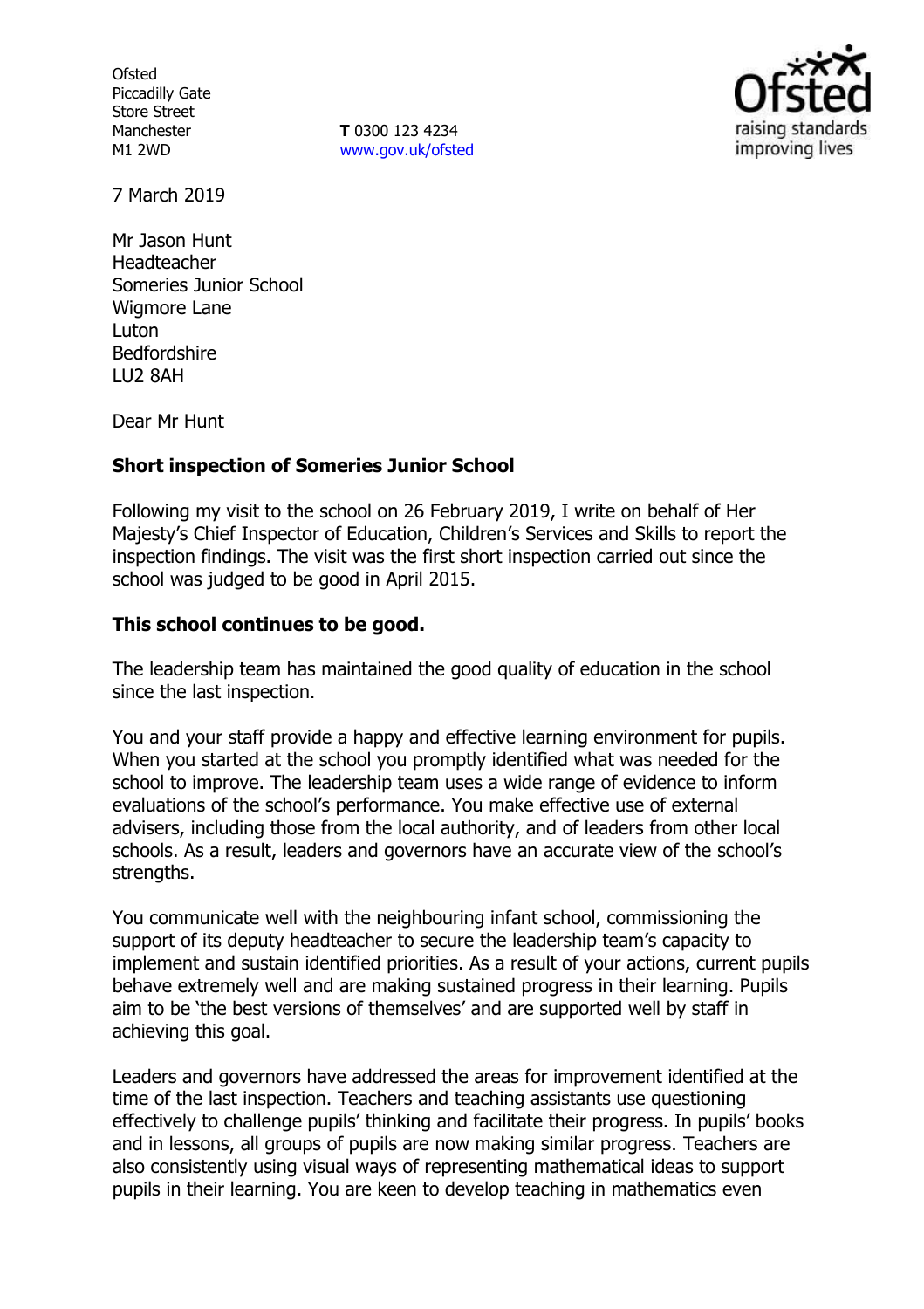

further to achieve standards above national key stage 2 expectations. One of your assistant headteachers provides effective coaching for middle leaders who are responsible for leading curriculum subjects. This has developed their leadership skills. They check the quality of teaching and learning in their subjects and make accurate assessments of pupils' learning.

Pupils behave well in lessons and outside. They look after each other in their learning and play. Pupils typically respond quickly to adult instructions which are consistent from all members of staff. No learning time is lost as a result of poor pupil behaviour. Pupils are ambassadors of the school's values. Relationships between staff and pupils are very well developed. The need for fixed-period exclusions has reduced significantly in the last year. Pupils' attendance is broadly in line with that seen nationally. Historically it had been below expectations for disadvantaged pupils but your decisive actions have helped this to improve so that all groups of pupils attend school regularly.

# **Safeguarding is effective.**

Leaders, including governors, have created a secure culture of safeguarding that ensures that pupils are safe and well cared for at school. You provide support for pupils and families by employing a family support worker and learning mentor. They are valued and trusted by parents and pupils alike. You hold external agencies to account to ensure that referrals are followed up appropriately. Staff know what to do if they have a concern about a pupil's welfare. Records are well kept and safeguarding arrangements are fit for purpose.

Pupils say that they feel safe. Pupils learn how to stay safe and about types of bullying. They say that they know they can go to any member of the school staff, as a trusted adult, if they are worried. Parents I spoke to, and the majority of parents who responded to Parent View, Ofsted's online questionnaire, expressed positive views about the care that pupils receive.

### **Inspection findings**

- $\blacksquare$  I followed three lines of enquiry to check whether the school remains good. First, I focused on how effectively leaders enable middle-attaining pupils to make strong progress in reading, writing and mathematics across key stage 2. In 2017 and 2018 pupils who had reached the expected standard at the end of Year 2 did not attain as well as other pupils nationally at the end of Year 6.
- The school improvement plan identifies improving this group's progress as a priority. You are providing staff with clear direction and guidance to improve the consistency and frequency of good teaching. This is working well, for example, in the way that staff are helping pupils to develop their use of subject-specific language in discussions about their learning. This is leading to pupils' better progress.
- **Progress in reading has been particularly low in the school's published data. The** curriculum now includes regular teaching of reading skills. Lessons are well structured so that middle-ability pupils can investigate texts and apply their skills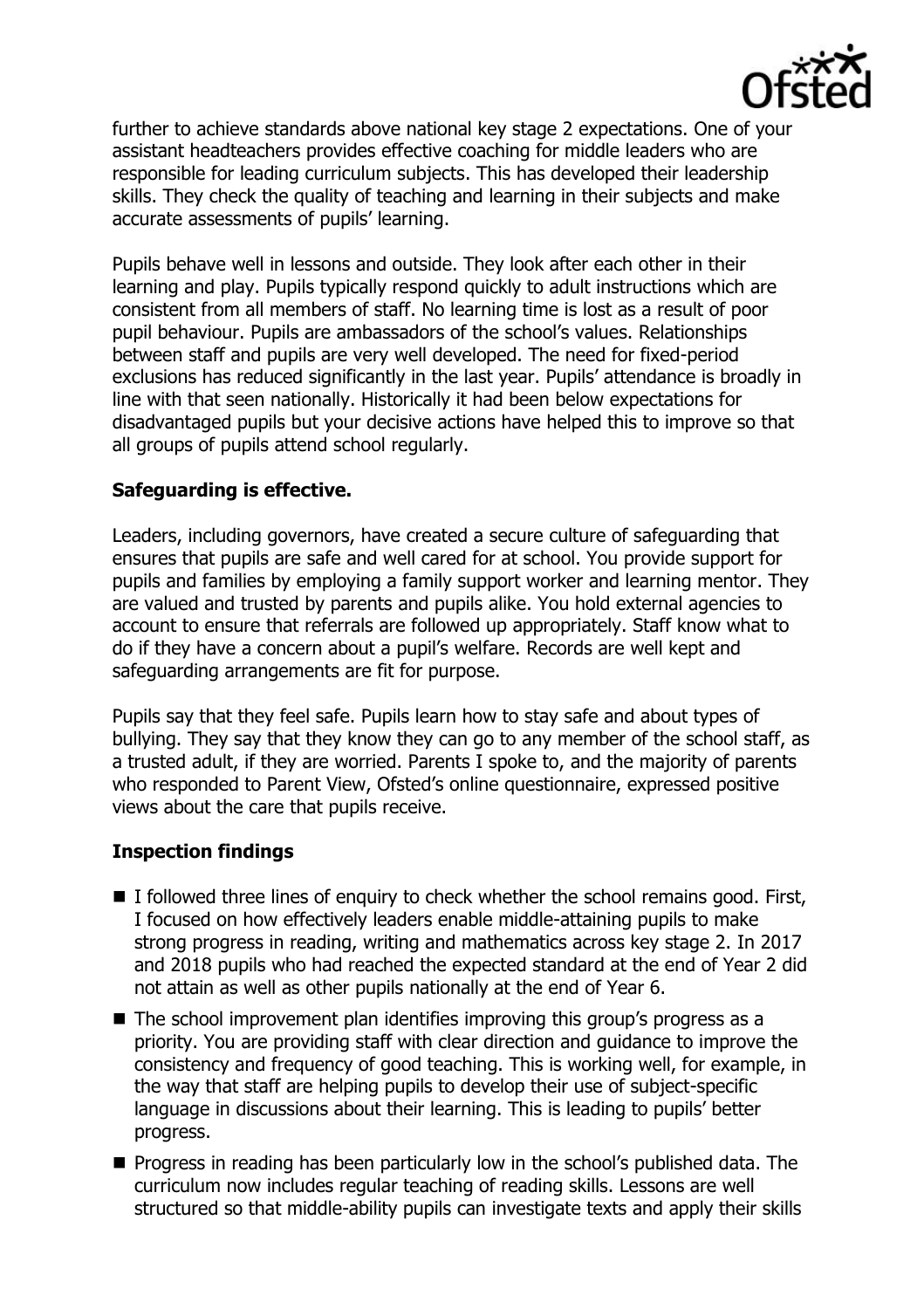

to different contexts. Pupils can talk about what they are learning and are given reading books that offer appropriate challenge to enable progress. Reading interventions are effective and appreciated by pupils and parents in helping middle-ability pupils to catch up where they have fallen behind.

- $\blacksquare$  The work in pupils' books shows that most are making enough progress in writing and mathematics. Leaders have been focusing on raising pupils' attainment but have not yet found an effective way to report on their progress. This means that governors and parents do not receive information that allows them to recognise fully the progress that pupils are making or to identify if they are falling behind.
- Disadvantaged pupils and those with special educational needs and/or disabilities (SEND) made less progress than their peers in 2018. I wanted to check how leaders enable these pupils to make strong progress from their starting points.
- In pupils' workbooks and in their reading, pupils with SEND and disadvantaged pupils demonstrate that they are making sufficient progress from their various starting points, especially where teaching is consistently strong. You requested and organised a pupil premium review which took place this term. The review identified the need to improve the quality of teaching further, to enable disadvantaged pupils to make strong progress consistently in all classes. The review was too recent for you to have implemented the recommended actions.
- An assistant headteacher ensures that the support for disadvantaged pupils is planned to meet their individual needs. Interventions are monitored carefully and are replaced if they are not working. The learning mentor is effective in offering emotional support that enables pupils to concentrate on their learning in school. You are keen to encourage parents to support their children's learning at home and have begun to encourage them to come into school and take part in events. Parents told me that they enjoyed these opportunities.
- My final line of enquiry was to check how well leaders enable pupils to develop their knowledge and skills across the wider curriculum. The school offers a rich and broad curriculum teaching all the required subjects. You have already started work to further develop the curriculum as it is a priority in your school improvement plan.
- Most subjects are planned to show how skills develop across the school. This has been facilitated by your assistant headteacher who has helped subject leaders to be accountable and develop their roles. Skills development for planning teaching in computing is not complete, nor is the training for some staff to enable them to implement the new curriculum plans.
- In many pupils' books, particularly in upper key stage 2, there is evidence of effective progress in the wider curriculum. However, I found that some teachers are not accurately following the skills progression outlined in the plans.
- Creative subjects are taught particularly well and pupils enjoy them. As a result, progress in these areas is clearly evident and many pupils are exceeding the attainment targets for their respective ages.